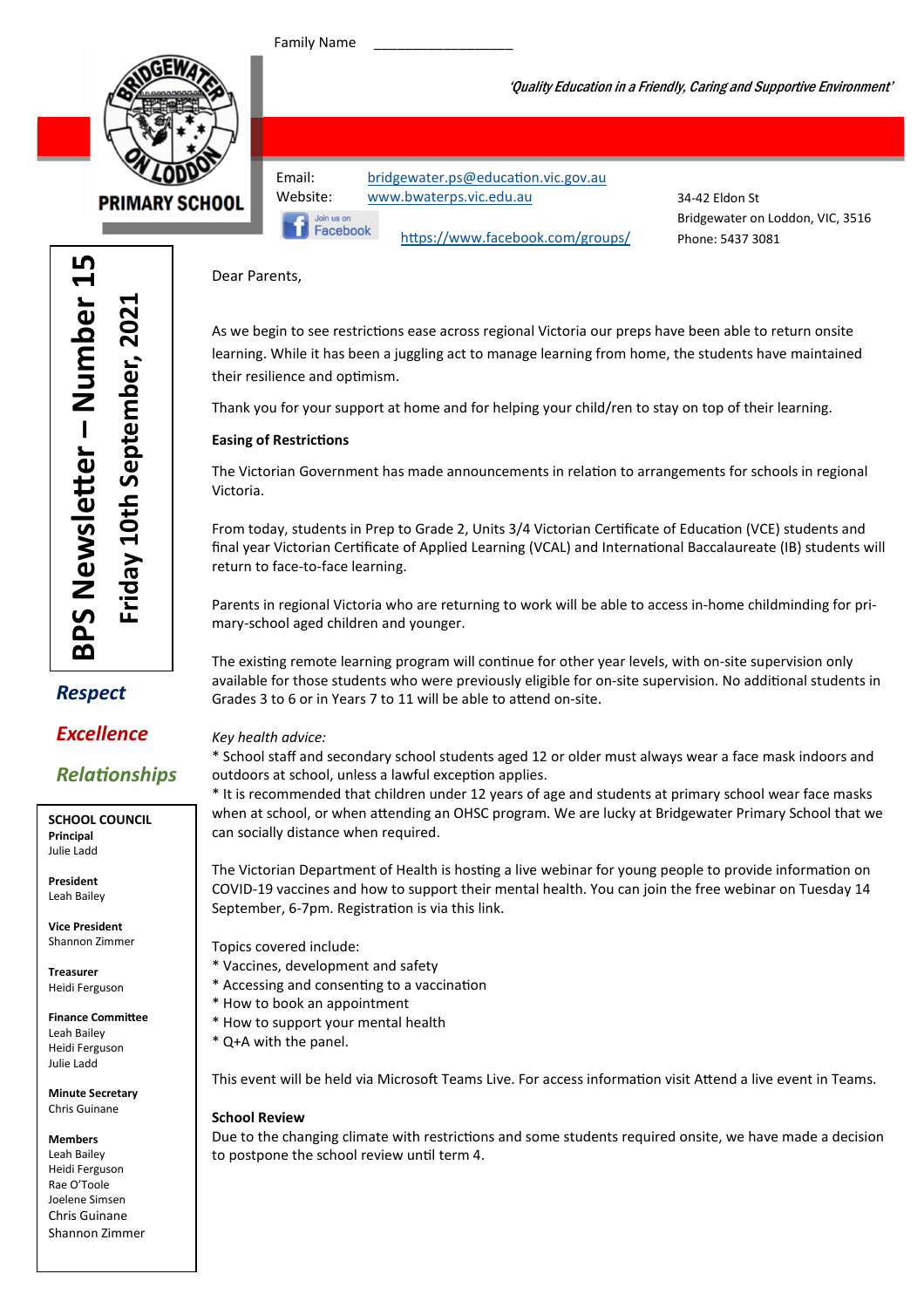#### Book Week

Sue Gentry would still like to celebrate Book Week onsite – if your child dressed up online, count it as a rehearsal for the big day. Please see the details included in this newsletter.

#### Supporting Young People and their Mental Health with Head Space

As parents and carers you play a significant role in the mental health and wellbeing of your young person. This webinar will help you build your knowledge on mental health literacy, learn skills to start the conversation with your young person about their mental health, and help guide and support them to the most appropriate help and local support, should the need arise.

A free webinar is being offered at 7pm on Monday  $13<sup>th</sup>$  September, brought to you by headspace National, headspace Bendigo and Bendigo Senior Secondary College. Please click here to register.

All parents are encouraged to register because even if you cannot join the webinar, registered participants will receive a digital pack that will contain a vast array of useful information on this important topic.

#### End of Term

Next Friday will be the final day for Term 3. This means that students will be dismissed at 2:30 pm.

Have a lovely weekend everyone,

Kind regards,

Julie Ladd

Principal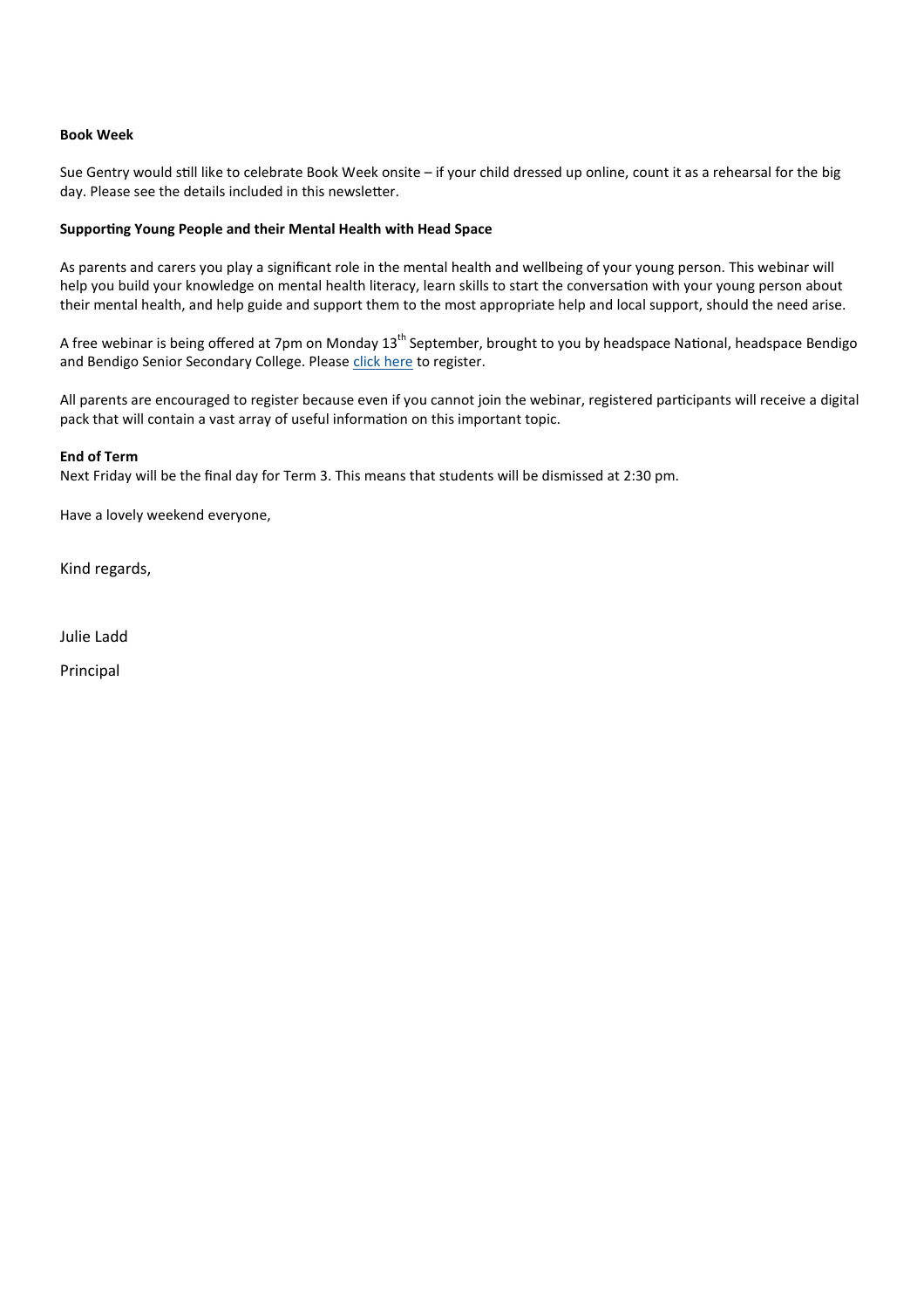

## Bridgewater Book Week 2021

# NEW DATE!!!

Lockdowns can't stop our Book Week celebrations!

Our dress up parade

will now be held on

## Thursday 14th October

Come as your favourite book character!



# **Become a Foster Carer**

Our local children need local foster carers.

anglicarevic.org.au | 03 5440 1100